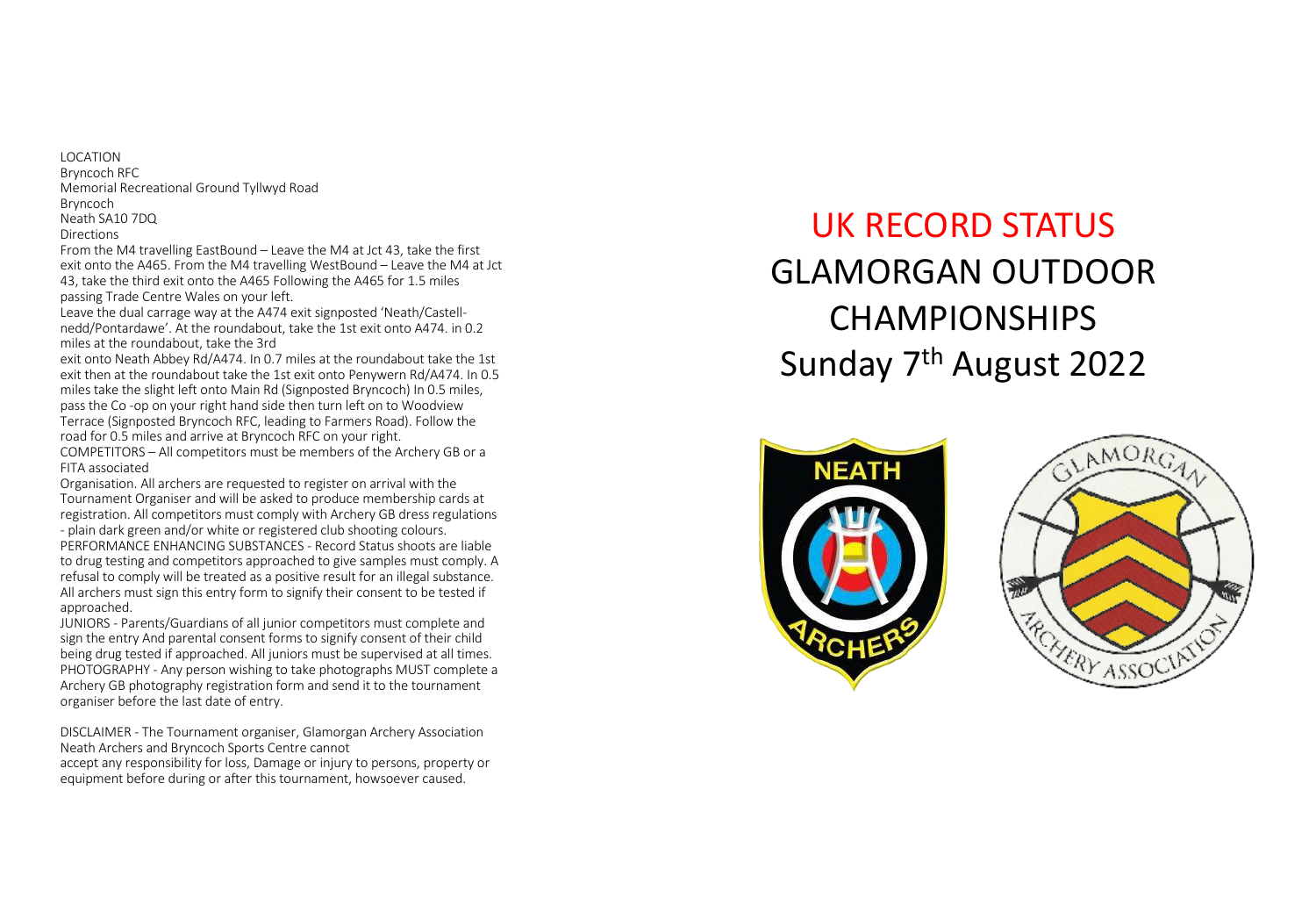|                                                                          | <b>GLAMORGAN OUTDOOR</b><br><b>CHAMPIONSHIPS</b><br>& UK RECORD STATUS<br><b>TOURNAMENT</b><br>SUNDAY 7 <sup>th</sup> August 2022 |                                                                                   | Shooting will be method 2, 6 arrows in 4 minutes.<br>NOTE - WA50 for compound will be shot on a 80cm X<br>5 zone face. Maximum of 4 targets per boss. 1 archer<br>per target.                                                                                                                      |  |  |  |  |
|--------------------------------------------------------------------------|-----------------------------------------------------------------------------------------------------------------------------------|-----------------------------------------------------------------------------------|----------------------------------------------------------------------------------------------------------------------------------------------------------------------------------------------------------------------------------------------------------------------------------------------------|--|--|--|--|
|                                                                          | WA 70 and WA 50 including<br>junior metrics and<br><b>WA VI 30m</b>                                                               |                                                                                   | CLOSING DATE FOR ENTRY Sunday 31 <sup>st</sup> July 2022<br>PLEASE COMPLETE THE ENTRY FORM AND POST IT TO:                                                                                                                                                                                         |  |  |  |  |
| <b>Senior</b><br><b>Senior</b><br>Under 16<br>Under14<br><b>Under 12</b> | <b>WA 70</b><br><b>WA 50</b><br>122 50<br>122 40<br>122 30                                                                        | 6 doz. Arrows<br>6 doz. Arrows<br>6 doz. Arrows<br>6 doz. Arrows<br>6 doz. Arrows | Kevin Doyle<br><b>Tournament Organiser</b><br>18, The Paddocks,<br>Tonna,<br>Neath<br><b>SA11 3FD</b>                                                                                                                                                                                              |  |  |  |  |
| <b>Entry Fee:</b><br>Times:                                              | Single: £10<br>Assembly at 9.15 am.                                                                                               | Double: £18<br>Sighters 9.30 am                                                   | Tel: 23 07512279889<br>E-mail: neatharcherstournament@hotmail.com<br>Early entry is advisable.                                                                                                                                                                                                     |  |  |  |  |
| <b>Afternoon Session</b>                                                 |                                                                                                                                   |                                                                                   | Late entries will incur an additional charge of £3.00<br>No refunds after closing date for entry.                                                                                                                                                                                                  |  |  |  |  |
| Rounds as above<br>Entry Fee: £10<br>Times:                              | Assembly 1.00 pm                                                                                                                  | Sighters 1.15pm                                                                   | Please post your completed entry forms to the Tournament<br>Organiser with the correct fee by cheque, alternatively pay by bank transfer to<br><b>Acc name: Neath Archers</b><br>Sort code: 30-95-86<br>Acc number: 01092739<br>And email completed form, payment details are to be archer's name. |  |  |  |  |
| <b>LADY PARAMOUNT: TBC</b>                                               | <b>JUDGING CO-ORDINATOR: Paul Curtis</b><br><b>AWARDS:</b> Trophies to be awarded to double rounds only                           |                                                                                   | Cheques should be made payable to Neath Archers, Please<br>enclose 2 large SAE's for target list and results sheets if<br>required or supply email address on entry form.                                                                                                                          |  |  |  |  |
|                                                                          | and medals to be awarded to single round only                                                                                     |                                                                                   | <b>LIGHT REFRESHMENTS AVAILABLE</b>                                                                                                                                                                                                                                                                |  |  |  |  |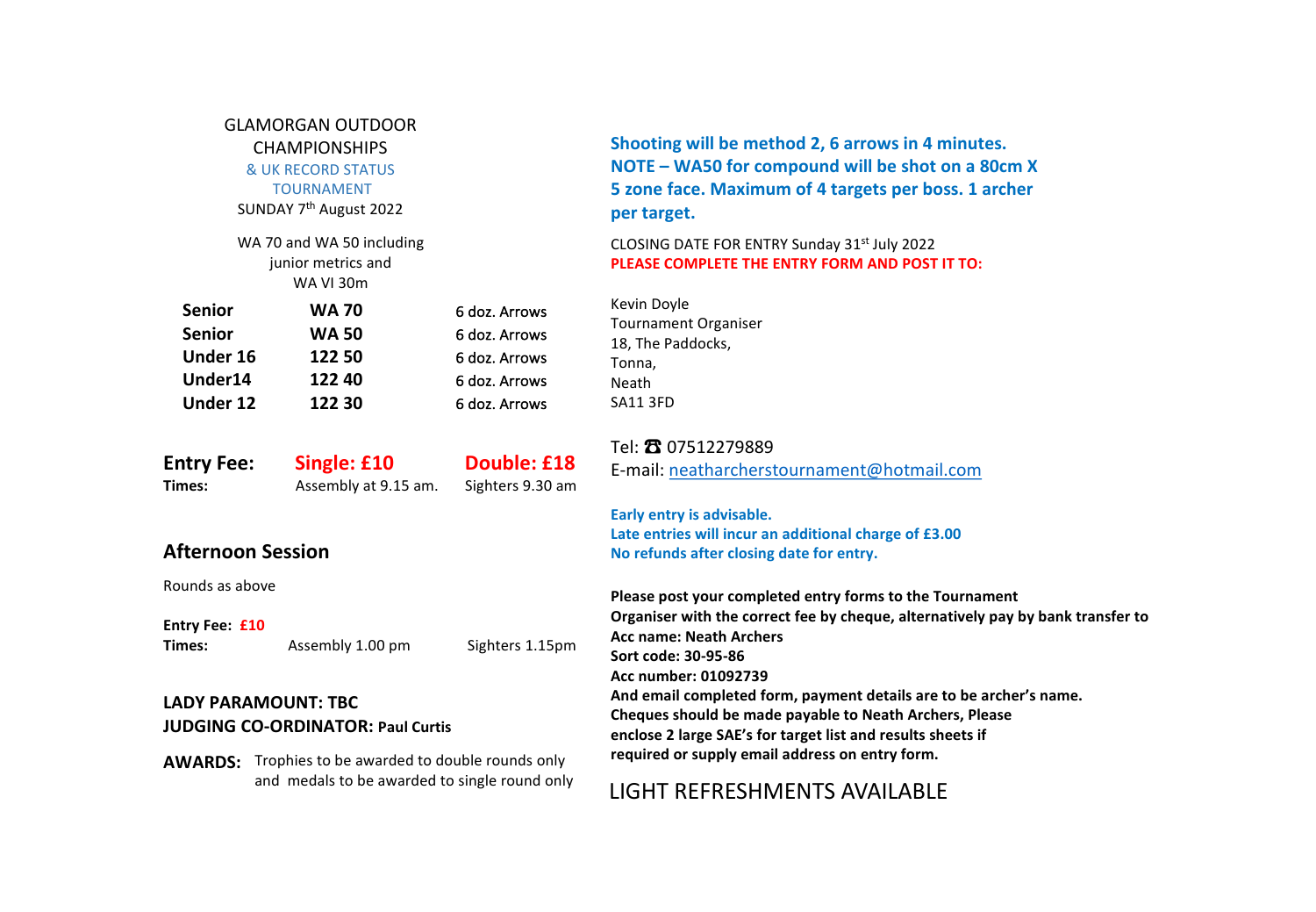#### GLAMORGAN OUTDOOR CHAMPIONSHIPS UK RECORD STATUS SUNDAY 7<sup>th</sup> August 2022

| Full Name | RH/<br>LH | Club | M/F | GB<br>numb | Bow Type | Round                 |    | Session | Tungsten<br>Piles (Y/N) | <b>Archer Class</b> | Paid £ | D.O.B if Junior | Wheel Chair/<br>stool/Visually | Signed |
|-----------|-----------|------|-----|------------|----------|-----------------------|----|---------|-------------------------|---------------------|--------|-----------------|--------------------------------|--------|
|           |           |      |     | er         |          |                       | am | pm      |                         |                     |        |                 | Impaired?                      |        |
|           |           |      |     |            |          |                       |    |         |                         |                     |        |                 |                                |        |
|           |           |      |     |            |          |                       |    |         |                         |                     |        |                 |                                |        |
|           |           |      |     |            |          |                       |    |         |                         |                     |        |                 |                                |        |
|           |           |      |     |            |          |                       |    |         |                         |                     |        |                 |                                |        |
|           |           |      |     |            |          |                       |    |         |                         |                     |        |                 |                                |        |
|           |           |      |     |            |          | <b>Total Payable:</b> |    |         |                         |                     |        |                 |                                |        |

. Record Status shoots are liable to drug testing and competitors approached to give samples must comply. A refusal to comply will be treated as a positive result for an illegal substance. All archers must sign this entry signify their consent to be tested if approached.

. NO all carbon arrows to be used on the field UNLESS they have been made capable of being found with a metal detector... it is your responsibility to find any missing arrow before leaving the field (we will help of course

| <b>Contact Name Contact Name Contact Name</b>                                                                                                                                                                                  |                                                                                                                                                                                                                                |                                                                                                                                                                                                                                |
|--------------------------------------------------------------------------------------------------------------------------------------------------------------------------------------------------------------------------------|--------------------------------------------------------------------------------------------------------------------------------------------------------------------------------------------------------------------------------|--------------------------------------------------------------------------------------------------------------------------------------------------------------------------------------------------------------------------------|
| Address and the contract of the contract of the contract of the contract of the contract of the contract of the contract of the contract of the contract of the contract of the contract of the contract of the contract of th |                                                                                                                                                                                                                                | Postcode and the contract of the contract of the contract of the contract of the contract of the contract of the contract of the contract of the contract of the contract of the contract of the contract of the contract of t |
| Telephone and the contract of the contract of the contract of the contract of the contract of the contract of the contract of the contract of the contract of the contract of the contract of the contract of the contract of  | E-mail address and the contract of the contract of the contract of the contract of the contract of the contract of the contract of the contract of the contract of the contract of the contract of the contract of the contrac |                                                                                                                                                                                                                                |
| CLOSING DATE Sunday 31 <sup>st</sup> July 2022 Cheques should be made payable to Neath Archers and together with this completed form, posted to:                                                                               |                                                                                                                                                                                                                                |                                                                                                                                                                                                                                |
| Kevin Doyle, 18 The Paddocks, Tonna, Neath, SA11 3FD                                                                                                                                                                           |                                                                                                                                                                                                                                |                                                                                                                                                                                                                                |
| E-mail: neatharcherstounament@hotmail.com                                                                                                                                                                                      |                                                                                                                                                                                                                                |                                                                                                                                                                                                                                |
| Early entry is advisable.<br>Late entries will incur an additional charge of £3.00<br>No refunds after closing date of entry. Tel: 07512279889                                                                                 |                                                                                                                                                                                                                                |                                                                                                                                                                                                                                |